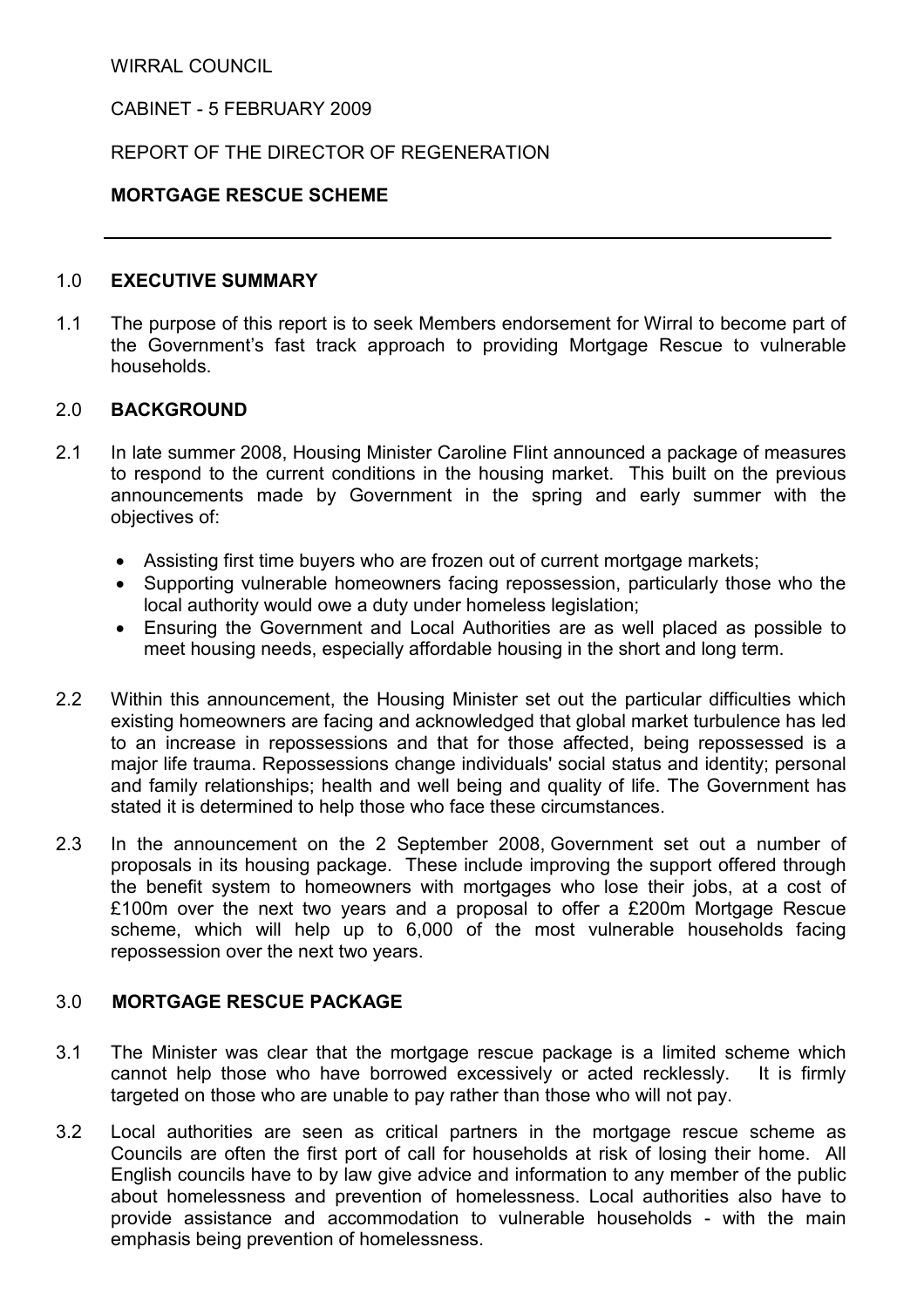- 3.3 Whilst the minister acknowledged many councils have already shown great innovation and proven success in preventing homelessness, she sees the introduction and availability of a rescue package as a tool which will complement their work. It is also seen as an opportunity to increase (through equity shares) low cost home ownership (LCHO) and social rented homes whilst saving the considerable Housing Benefit bills that are invariably associated with the repossession, and subsequent rehousing, of a vulnerable household.
- 3.4 Households in financial difficulty, at risk of repossession and threatened with homelessness should seek advice from their lender in the first instance. Further advice and support will be available from local housing authorities, local Citizens Advice Bureaux or other advice agencies. Referrals to a local housing authority may be made by advice agencies, courts or lenders. Households can also self-refer.

#### 3.5 What are the eligibility criteria?

On referral to the local housing authority, an assessment of a household's eligibility will be made in the same way as for homelessness assistance. The household must include someone with priority needs as defined in the Housing Act 1996 (and Priority Needs Order 2001):

- 1. a pregnant woman or a person with whom she resides or might reasonably be expected to reside
- 2. a person with whom dependant children reside or might reasonably be expected to reside
- 3. a person who is vulnerable as a result of old age, mental illness or a handicap or physical disability or other special reason, or with whom such a person resides or might reasonably be expected to reside.

The following criteria will also apply:

- all owners of the property must agree to being considered for the mortgage rescue scheme
- equity owned in the property must be worth enough to cover priority debts and living in the property must be sustainable after mortgage rescue
- the household must have a clear need to stay in the area and it is not practical for them to trade down to another property in the area
- the property must be suitable for the needs of the household (e.g. it is not overcrowded)
- owners must have sought debt counselling and advice, agreed to debt rescheduling and discussed alternative options with mortgage lenders before admission to the scheme
- applicants must not have a second home (including abroad)
- caps will be set on the value of the property (at regional level) and on the household's income level. (The level for the North West Region is capped at £125,000).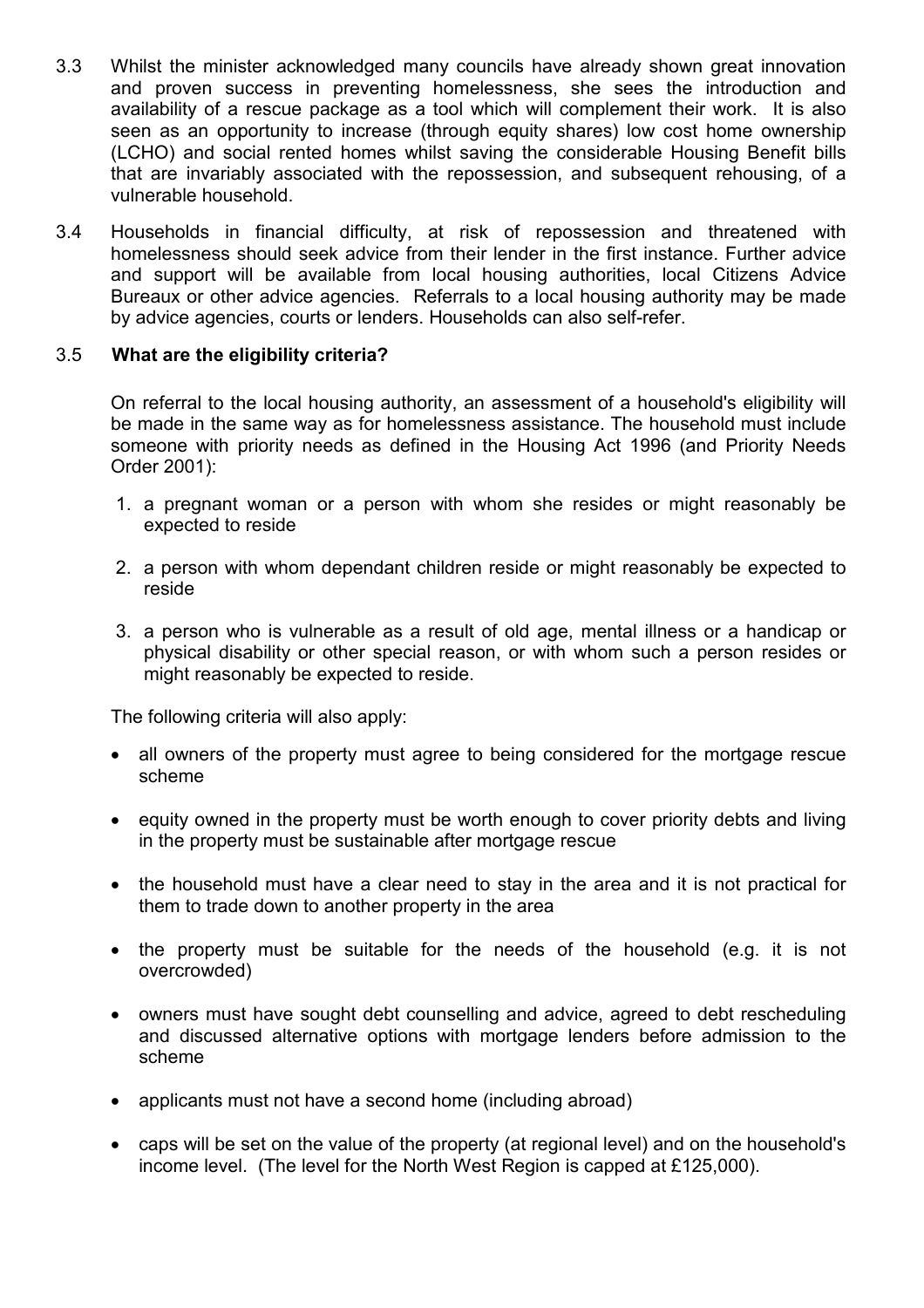- 3.6 Depending on individual specific circumstances, eligible homeowners will be offered one of two products. This follows an assessment of their case by their local authority and a referral to the Sub-Regional Home Zone Agent who is the partner in providing the rescue response and who handles the finance for the scheme (all of which is provided by Government). The two products are:-
	- 1. shared equity to help householders who have experienced payment shocks and need some help in paying their mortgage. A Registered Social Landlord (RSL) provides an equity loan enabling householders' mortgage repayments to be reduced.
	- 2. Government Mortgage to Rent to help the most vulnerable on low incomes with little chance of sustaining a mortgage. RSL clears the secured debt completely and the applicant pays rent to the RSL at a level they can afford.

## 4.0 WIRRAL'S POSITION

- 4.1 On 19<sup>th</sup> November 2008 Wirral was approached directly by Government Office North West with a request for Wirral to consider if they would be prepared to become a 'fasttrack' local authority to deliver mortgage rescue with effect from 1<sup>st</sup> December 2008 ahead of the formal implementation of the national Mortgage Rescue scheme in January 2009. The timescale for a decision was short with a response required by GONW by 11am the following day.
- 4.2 Officers considered the potential for Wirral to respond and a positive response was given to GONW. This decision was made due to the fact that Officers felt arrangements were already in place to form the basis of the scheme as well as the Council having the knowledge and existing resources to respond positively. There is already a Service Level Agreement in place with the Wirral Citizens Advice Bureau (CAB) to provide debt advice and assistance in the Housing Market Renewal area. Also, contact with the local Court Service had taken place resulting in their support for Wirral's participation in the scheme.
- 4.3 Officers have been working in conjunction with the CAB service to ensure that Wirral is well placed to respond to this agenda from Central Government. The current Service Level Agreement with the CAB can be revised to incorporate the requirements of the Mortgage Rescue package and internal policies are currently being developed to take this scheme forward. All of this work is being undertaken within existing resources through the Housing Options Team as a means of homelessness prevention. This will be monitored regarding the capacity and impact once the Scheme has gained momentum, as at present the potential number of applicants likely to access this scheme is unknown. During the fast track period there have been no eligible applicants in Wirral who have been referred through for Mortgage Rescue.

#### 5.0 FINANCIAL IMPLICATIONS

5.1 There are no financial implications arising directly from this report as the Government is providing the financial resources for the Mortgage Rescue Scheme.

# 6.0 STAFFING IMPLICATIONS

6.1 The initiative will be delivered through existing resources within the Housing Options Team as part of their housing advice and homeless prevention role.